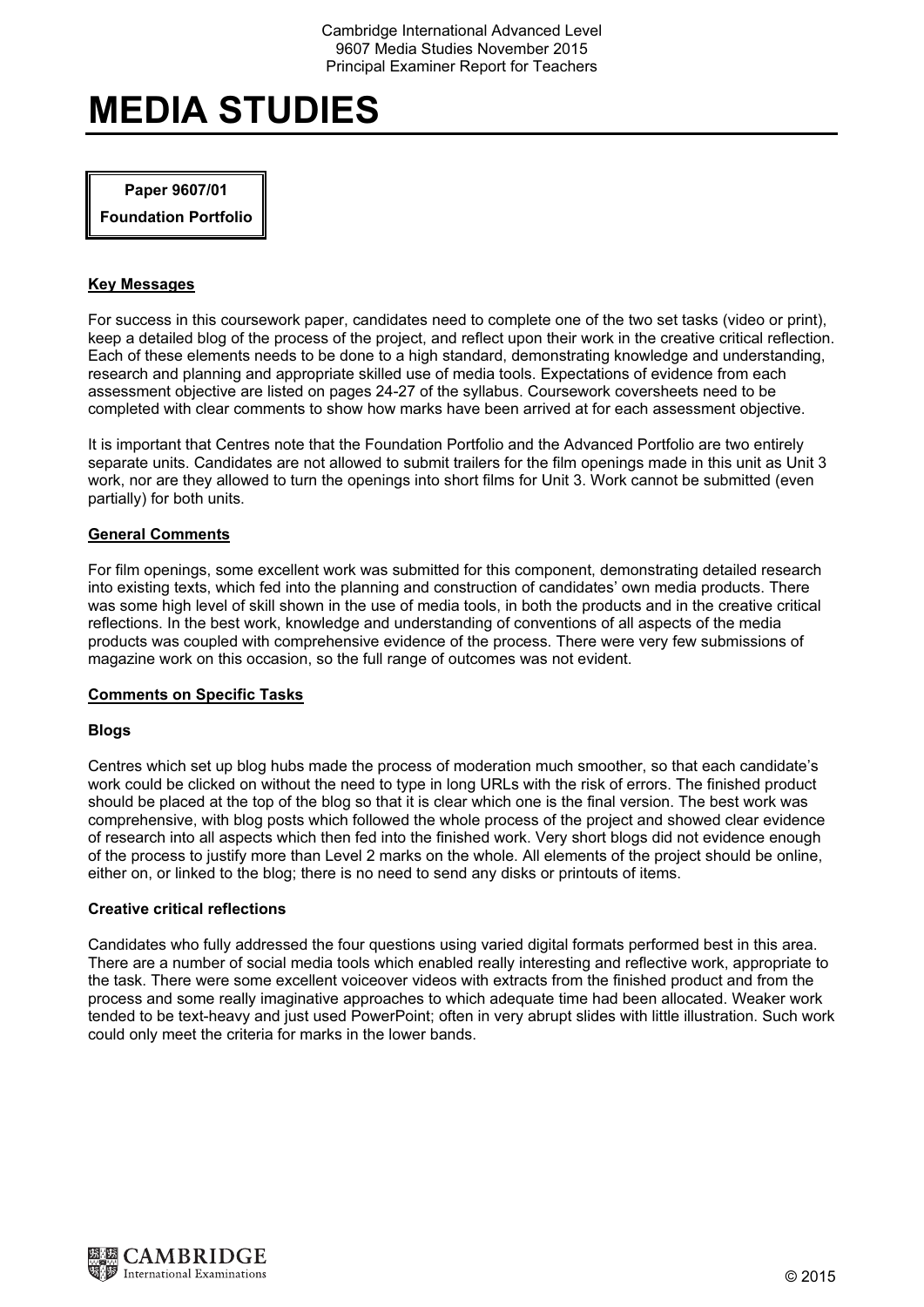# Cambridge International Advanced Level 9607 Media Studies November 2015 Principal Examiner Report for Teachers

## Products

#### Magazines

The syllabus requires candidates to produce the front cover, contents page and a double page spread of a new magazine, including a minimum of four images and made up of entirely original material. The few candidates who attempted this task all fulfilled the brief, with understanding of features of design, layout, font choice and size in evidence, as well as some well-shot photographs. Some candidates would have benefited from more support in building their skills with the software- a DTP package such as InDesign is really needed for this task, particularly with their understanding and interpretation of conventions. Opportunities for interim feedback need to be built in to the task so that candidates can benefit from the critical eye of peers and teachers, particularly in relation to how far they have carried through their research into their own products.

## Film Openings

This task involves the production of the first two minutes of an imaginary feature film, including the titles, adhering to commercial cinema conventions. This worked best when candidates had researched film openings relevant to their own genre choice and had developed a systematic understanding of the institutional conventions of opening titles. Much of the work demonstrated strong skills with camera, editing, sound and mise en scène. Weaker examples tended to be marked appropriately by Centres.

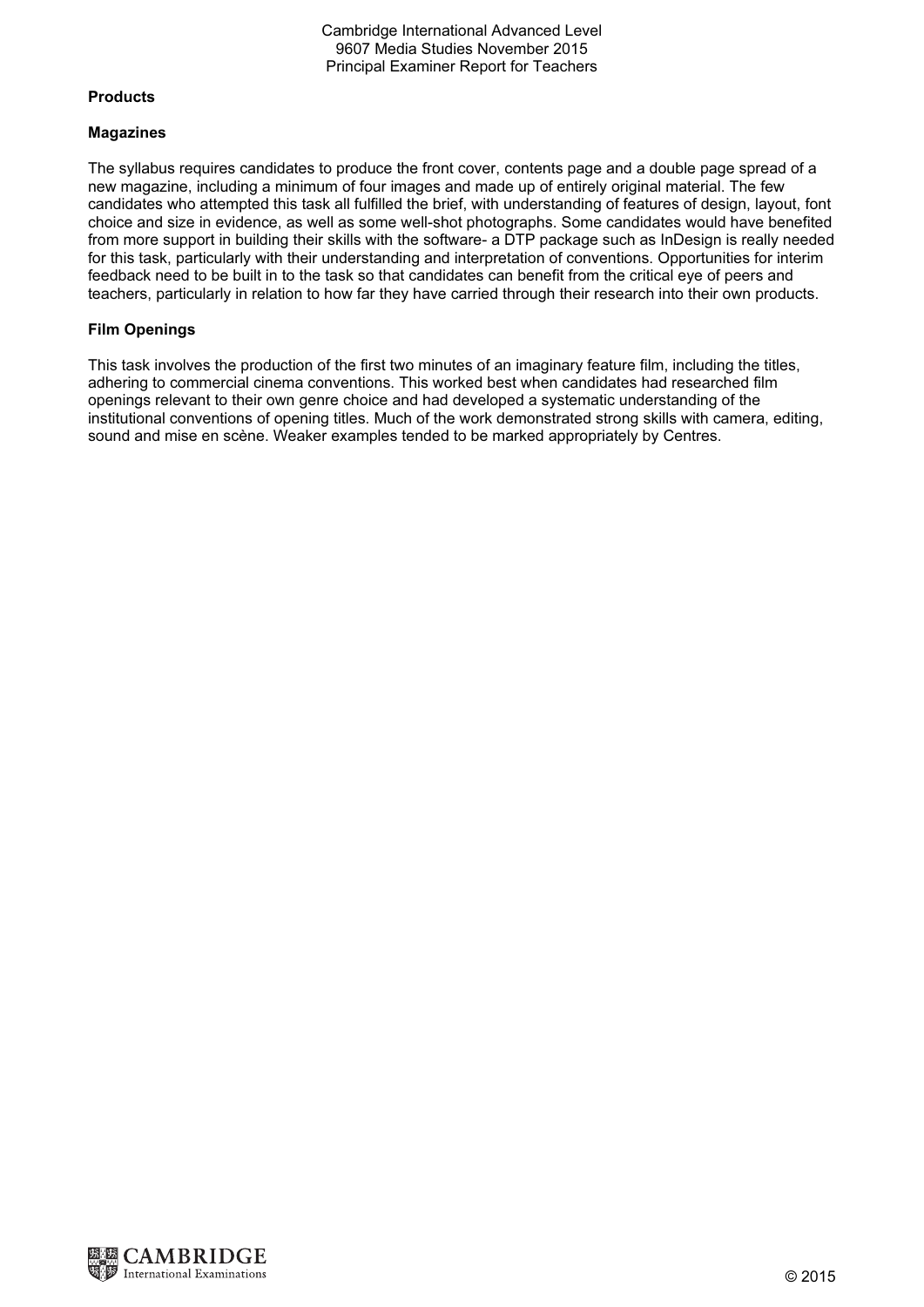# Paper 9607/02

Key Media Concepts

# Key Messages

For this examination, candidates need to analyse the extract from TV drama in terms of how it constructs meaning through camerawork, editing, mise-en-scène and sound. They also need to be able to adapt their learning about the media industry they have studied to one of two optional questions, which in this session were about audience consumption and technological convergence. For the textual analysis question, an understanding of technical codes in moving image media is essential for candidates to be able to attempt the question.

## General Comments

There was a good range of work seen in the spread of marks across both sections of the paper, with many candidates showing evidence of thorough preparation; writing at length and with relevant detail by supporting points with appropriate examples.

## Comments on Specific Questions

#### Section A

# Question 1

The extract provoked some good responses on how meaning was set up through camerawork and mise-enscène in particular. Candidates were less confident on the use of sound and editing. A common approach was to deal with each technical area in turn, though candidates with little to say on particular areas were exposed by this strategy, meaning that responses were at times uneven. There was a tendency to list features and to describe rather than analyse in the work of weaker candidates. A number of candidates focused solely on gender, rather than on meaning more generally. Those who explored the idea of 'meaning' in its broadest sense tended to be more successful.

#### Section B

#### Question 2

Candidates answering on technological convergence usually showed a grasp of the topic and the ability to apply it to the media industry they had studied. Examples which worked well tended to be based on the film industry. Weaker responses lacked evidence to support points or misunderstood the terms used in the question.

#### Question 3

The question on audience consumption tended to be answered in a way that suggested candidates had not studied the topic in any depth. Such responses sometimes became a discussion of what the candidate happened to like, rather than looking at patterns of audience consumption more broadly and lacked detailed evidence to support points made. These responses ranged across all media areas.

The few strong responses to this question showed evidence of study of the topic and an awareness of the issues involved, backed up by examples.

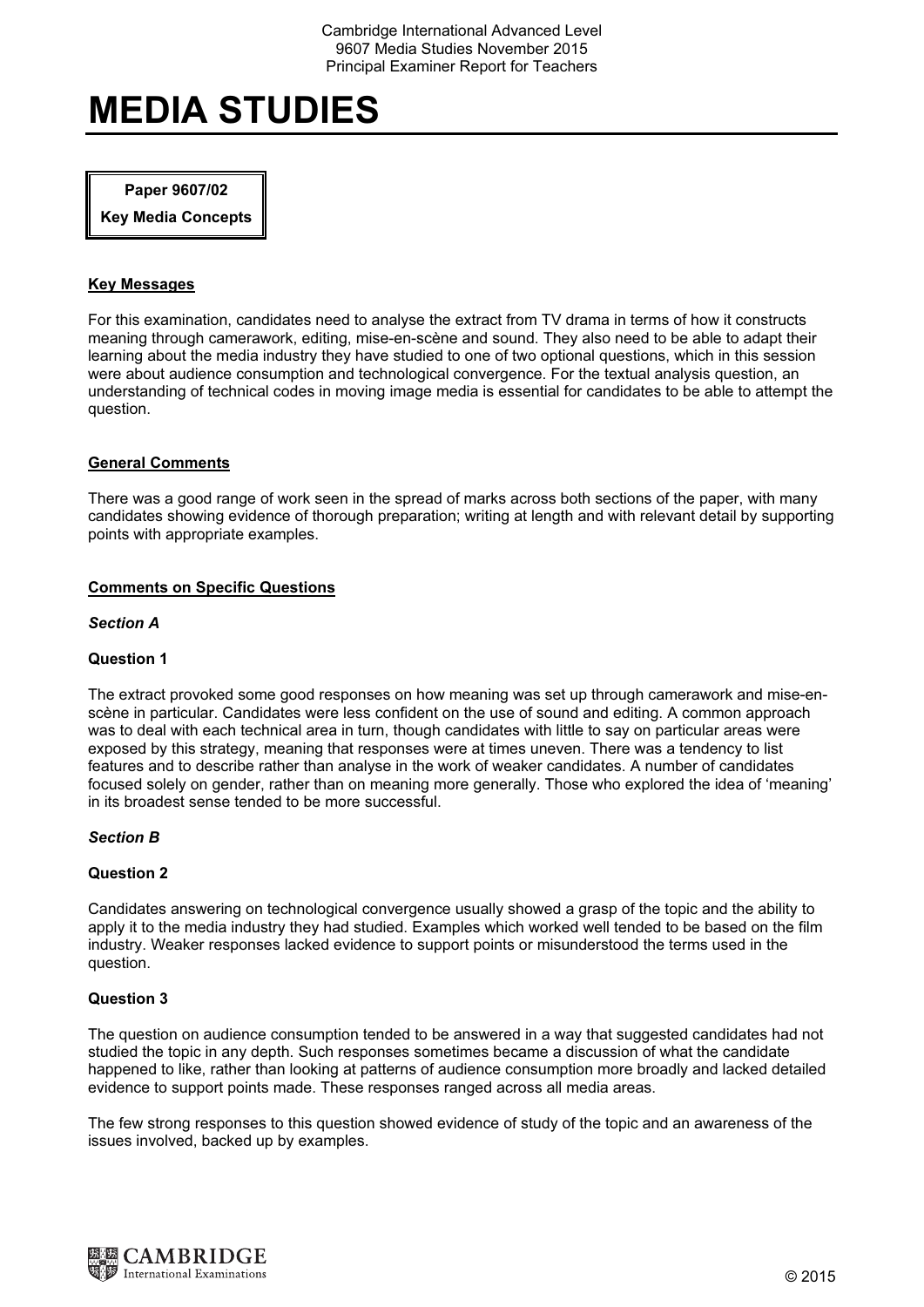# Paper 9607/03

Advanced Portfolio

# Key Messages

For success in this coursework paper, candidates need to complete one of the four optional tasks, keep a detailed blog of the process of the project, and reflect upon their work in the creative critical reflection. Each of these elements needs to be done to a high standard, demonstrating knowledge and understanding, research and planning and appropriate skilled use of media tools. Expectations of evidence from each assessment objective are listed on pages 27-30 of the syllabus. Coursework coversheets need to be completed with clear comments for each candidate to show how marks have been arrived at for each assessment objective.

This component needs to be seen as completely separate from the AS level coursework. Tasks may not be double entered from the Foundation Portfolio or 'continued' as part of the Advanced Portfolio, but must be completely new tasks. Likewise, a new blog should be set up for each candidate at A2.

#### General Comments

There were only a handful of candidates on this occasion, with most working on the trailer task and one doing the documentary package task. In the best work, knowledge and understanding of conventions of all aspects of the media products was coupled with comprehensive evidence of the process.

#### Comments on Specific Tasks

#### **Blogs**

The process of moderation is made much smoother with the use of blog hubs, so that each candidate's work may be clicked on without the need to type in long URLs with the risk of errors. The finished products should be placed at the top of the blog so that it is clear which pieces of work are the final versions and evidence the end result of the task. Both major and minor task final versions should be prominent and easily accessible on the blog. In this session, most blogs tended to be far too brief and did not evidence the development of the process, or reflect on ideas in enough detail to justify more than Level 2 marks on the whole.

#### Creative critical reflections

Candidates who fully addressed and developed their responses to the four questions using varied digital formats performed best in this area. Examples of weaker work tended to be text-heavy and often just used PowerPoint in very abrupt slides with little illustration; such work can only meet the criteria for minimal marks.

#### Set Briefs

#### Film Promotion Package

The best examples of work here featured well-paced trailers which showed a clear grasp of the conventions of the form. Posters and a website which captured the sense of branding were most effective. This task requires candidates to develop a real sense of what the whole film would be like in a simulation of the film industry's marketing practice so needs to be based upon quite a lot of research into existing examples. The best work showed this and also showed strong skills with photography, editing and image manipulation programs.

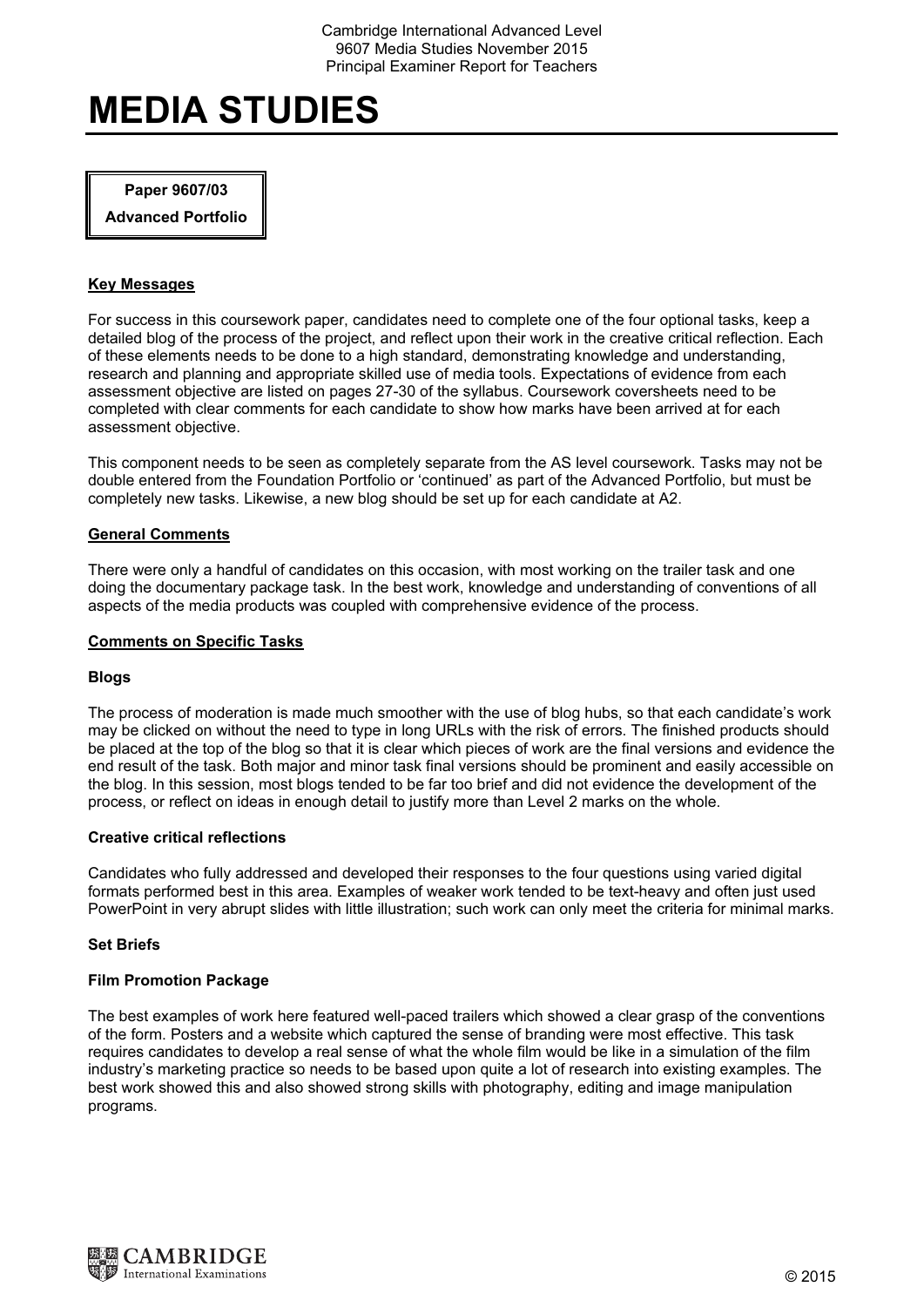## Cambridge International Advanced Level 9607 Media Studies November 2015 Principal Examiner Report for Teachers

# Documentary Package

There were only a limited number of responses submitted in response to this task this session. The work submitted on this occasion showed some limited sense of conventions and competence in terms of technical skills.

# No work was submitted this session for the other tasks.